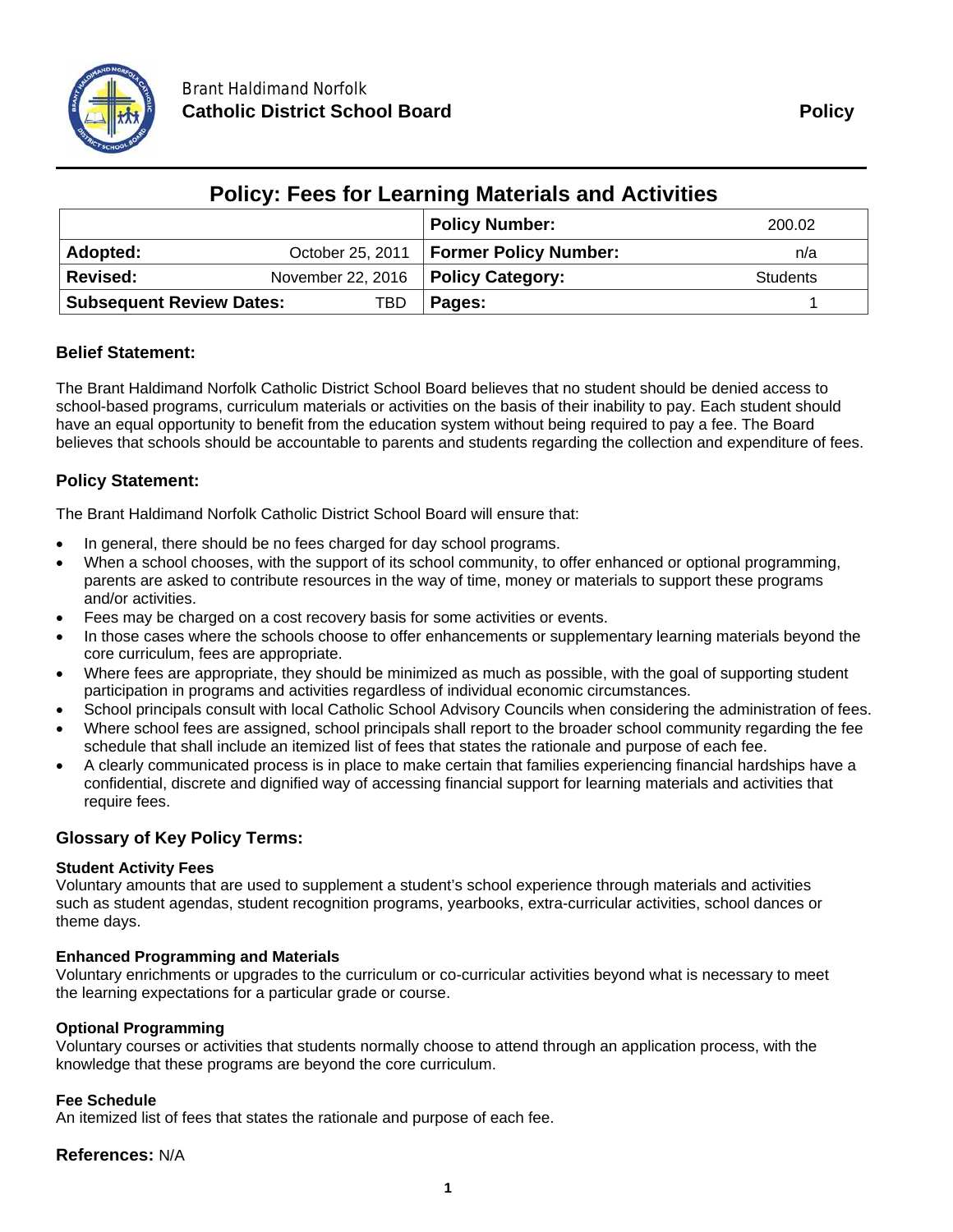

# **FEES FOR LEARNING MATERIALS AND ACTIVITIES AP 200.02**

| <b>Procedure for:</b> | <b>Board Staff</b>                                      | <b>Adopted:</b> | October 25, 2011  |
|-----------------------|---------------------------------------------------------|-----------------|-------------------|
| Submitted by:         | Chris N. Roehrig (Superintendent of Education) Revised: |                 | November 22, 2016 |
| Category:             | <b>Students</b>                                         |                 |                   |

# **Purpose**

The purpose of this Administrative Procedure is to provide direction to all Board staff and schools regarding fees for learning materials and activities.

# **Responsibilities**

It is the responsibility of principals to ensure that all students are able to exercise their right to attend a school without payment of fees. Principals shall ensure that when fees are charged, they are administered in a manner consistent with this administrative procedure. Specific direction is provided for principals, teachers and Catholic School Councils in this administrative procedure.

# **Procedures**

## **1.0 Appropriate Administration of Fees**

In general, there should be no fees charged for day school programs. Successful completion of a required grade or course leading to graduation cannot be dependent on the payment of any fee.

A fee shall be permissible for any activity, material, course or program if it is:

- Not required as part of the regular day school program;
- Voluntary and alternatives are offered;
- Non-essential or co-curricular in nature and is not required for graduation by an individual student;
- A voluntary upgrade or substitute of a more costly material to the material provided for course purposes.

Schools may administer student activity fees, fees for enhanced programming and materials and fees for optional programming. The principal shall ensure that:

- Purposes for which funds are collected are consistent with the Board's mission and vision.
- Fees levied for school purposes complement, not replace, public funding for education.
- Each student shall have an equal opportunity to benefit from all school programs and activities regardless of financial barriers.
- A clearly communicated process is in place to make certain that families experiencing financial hardships have a confidential, discrete and dignified way of accessing financial support for learning materials and activities that require fees.

#### **2.0 Communication and Consultation**

Fees should reflect the actual cost of the services or materials being provided to the student. Principals shall ensure that a transparent accounting of the amounts collected and expenditures allocated be made to the school community through newsletters and electronic media (e.g. website) and to the school's Catholic School Advisory Council.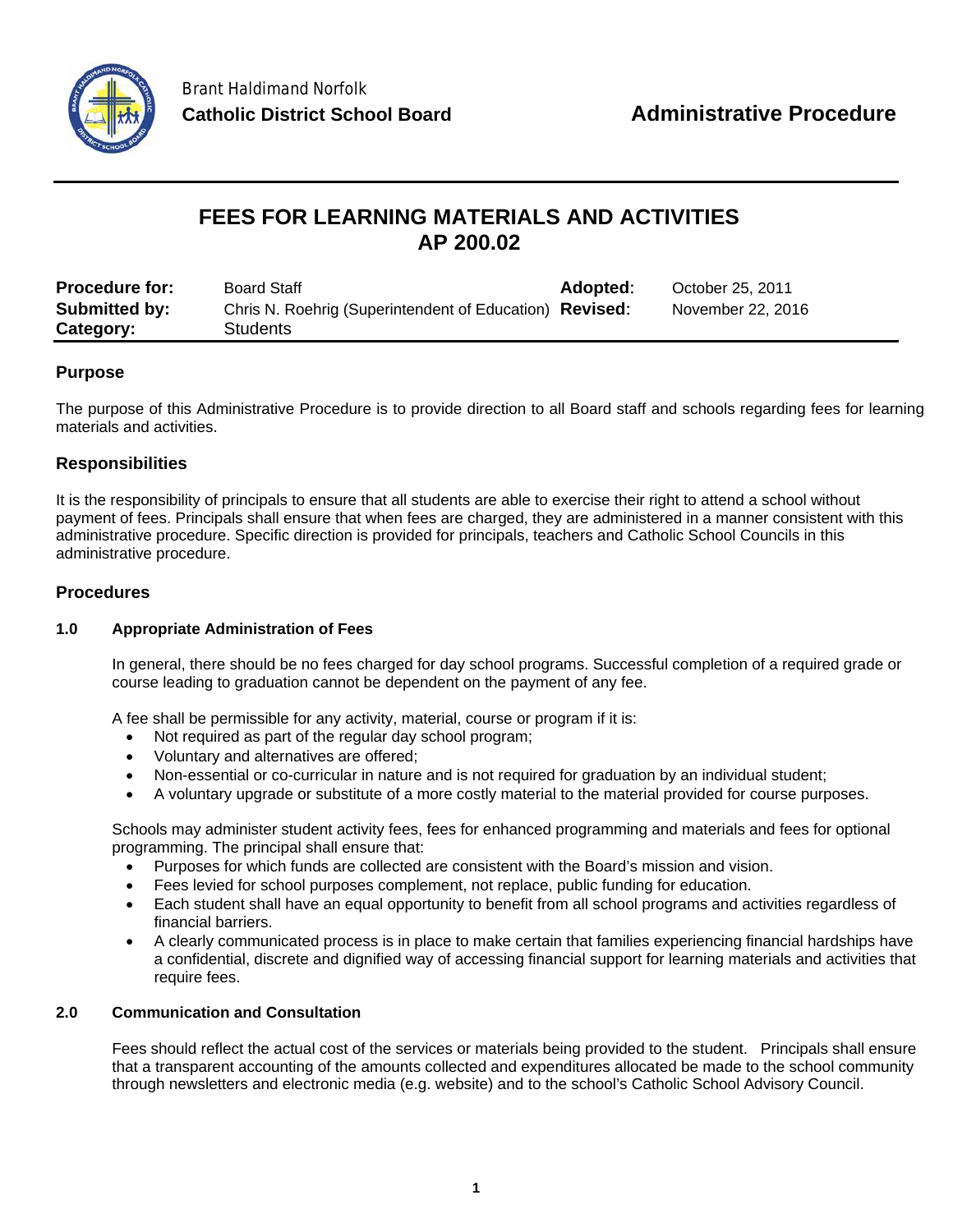

Principals shall consult with their local Catholic School Advisory Council in the development of a Fee Schedule<sub>4</sub> and be made aware of the use of student fees. Principals shall ensure that the Fee Schedule for an upcoming school year is made widely available to the school community (e.g. school newsletters, school website and student agenda books).

The principal shall consult with the local Catholic School Advisory Council regarding the process to confidentially address financial hardship of students in the school and shall publish the process that families experiencing financial hardship may follow to gain access to support for learning materials and activities that require fees. (e.g., school newsletters, school website and student agenda books).

## **3.0 Examples of Eligibility for Fees Related to Activities, Programs or Materials**

| <b>ELIGIBLE FOR FEES</b>                                                                                                                                                                                                                                    | <b>NOT ELIGIBLE FOR FEES</b>                                                                                                                                                                                                                                             |
|-------------------------------------------------------------------------------------------------------------------------------------------------------------------------------------------------------------------------------------------------------------|--------------------------------------------------------------------------------------------------------------------------------------------------------------------------------------------------------------------------------------------------------------------------|
| Optional programs such as Advanced Placement.                                                                                                                                                                                                               | Registration or administration fees to enroll in a<br>regular day school program.                                                                                                                                                                                        |
| Co-curricular trips, events or activities that are<br>extensions to the curriculum and not required for<br>graduation, (e.g., dances, school clubs, theme days,<br>athletics, drama, student council activities).                                           | A textbook fee or deposit. However, schools may<br>recover the costs to replace or repair lost or damaged<br>materials such as textbooks, library books, music<br>supplies, or any loaned materials - these charges<br>should not exceed the replacement or repair cost. |
| Extended student trips or excursions that are not<br>necessary to meet the learning expectations of a<br>particular grade or course (e.g. trips abroad).                                                                                                    | Learning materials required for completion of the<br>curriculum such as workbooks, cahiers, musical<br>instruments, science supplies, lab materials kits and<br>safety goggles.                                                                                          |
| Optional art or music supplies or higher quality<br>woodworking materials that students choose to use<br>for course completion, as long as the required<br>materials are available at no cost.                                                              | Learning materials that are required to meet the<br>learning expectations of the course but are consumed<br>by the pupil and cannot be used again by another<br>student in the next semester (e.g., chemical used in a<br>chemistry experiment).                         |
| Student activity fees.                                                                                                                                                                                                                                      | Mandatory flat fees for any course leading to<br>graduation other than optional programming.                                                                                                                                                                             |
| Co-curricular activities, special events, program<br>enhancements or field trips (e.g. for costs of<br>participation, rental of equipment or travel), if<br>alternative programming and assignments are<br>offered to students who chose not to participate | A fee for a guest speaker, visiting teacher, or in-class<br>field trip or presentation where the material being<br>presented is a mandatory element of the subject or<br>course.                                                                                         |
| Student agenda books and yearbooks.                                                                                                                                                                                                                         | Items that are funded through the allocated budget of<br>a school board including, but not limited to computers,<br>workbooks, textbooks, staff development and training<br>costs.                                                                                       |
|                                                                                                                                                                                                                                                             | Fees charged for the creation of discretionary<br>accounts by teachers or departments.                                                                                                                                                                                   |

## **Definitions**

## **Student Activity Fees**

Voluntary amounts that are used to supplement a student's school experience through materials and activities such as student agendas, student recognition programs, yearbooks, extra-curricular activities, school dances or theme days.

## **Enhanced Programming and Materials**

Voluntary enrichments or upgrades to the curriculum or co-curricular activities beyond what is necessary to meet the learning expectations for a particular grade or course.